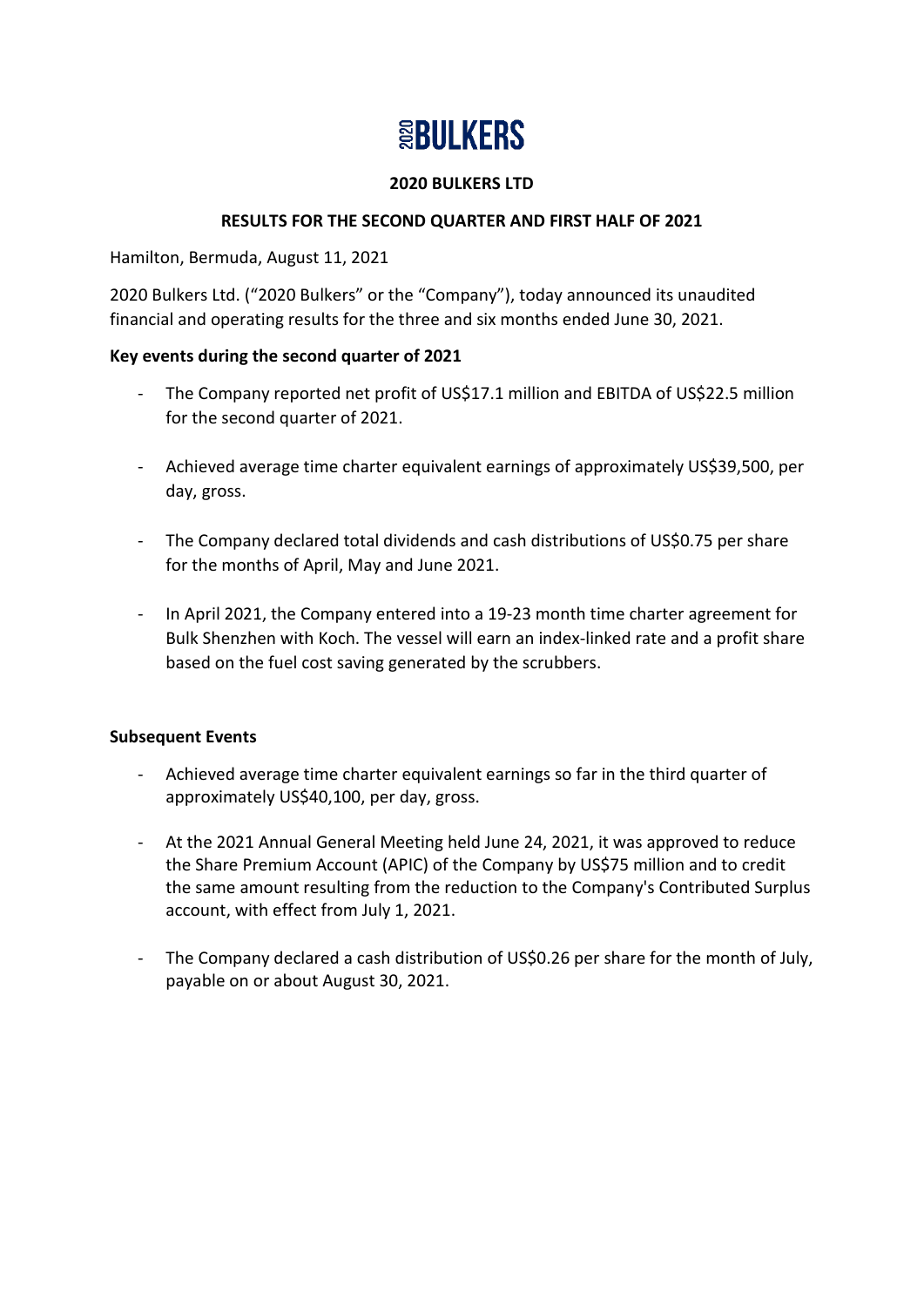#### **Management discussion and analysis**

#### *Consolidated Statements of Operations*

#### *Three months ended June 30, 2021*

Operating revenues were US\$28.4 million for the three months ended June 30, 2021 (US\$10.8 million for the three months ended June 30, 2020). The increase compared to the three months ended June 30, 2020 is driven by all eight vessels in operation for the full three months and a significantly improved market. Bulk Sao Paulo and Bulk Santos commenced operations in June, 2020.

Total operating expenses were US\$8.8 million for the three months ended June 30, 2021 (US\$6.1 million for the three months ended June 30, 2020).

Vessel operating expenses were US\$4.3 million and US\$2.9 million for the three months ended June 30, 2021 and 2020, respectively. The increase compared to the three months ended June 30, 2020 is driven by the expansion of the fleet as discussed above under Operating revenues. Vessel operating expenses include an estimated US\$0.2 million in Covid-19 related expenses for the three months ended June 30, 2021.

Voyage expenses and commission were US\$0.8 million for the three months ended June 30, 2021 (US\$0.5 million for the three months ended June 30, 2020). The increase compared to the three months ended June 30, 2020 is due to the voyage contract expenses for Bulk Shenzhen.

General and administrative expenses were US\$0.8 million for the three months ended June 30, 2021 (US\$0.5 million for the three months ended June 30, 2020).

Depreciation and amortization were US\$2.9 million for the three months ended June 30, 2021 (US\$2.2 million for the three months ended June 30, 2020). The increase compared to the three months ended June 30, 2020 relates to depreciation on vessels delivered during June 2020.

Total financial expenses, net, were US\$2.5 million for the three months ended June 30, 2021 (US\$2.3 million for the three months ended June 30, 2020). The increase compared to the three months ended June 30, 2020 is due to interest on additional debt financing partly offset by lower interest rates.

#### *Six months ended June 30, 2021*

Operating revenues were US\$45.4 million for the six months ended June 30, 2021 (US\$18.6 million for the six months ended June 30, 2020). The increase compared to the six months ended June 30, 2020 is driven by all eight vessels in operation for the full six months and a significantly improved market. Bulk Santos and Bulk Sao Paulo commenced operation during June, 2020.

Total operating expenses were US\$17.6 million for the six months ended June 30, 2021 (US\$11.4 million for the six months ended June 30, 2020).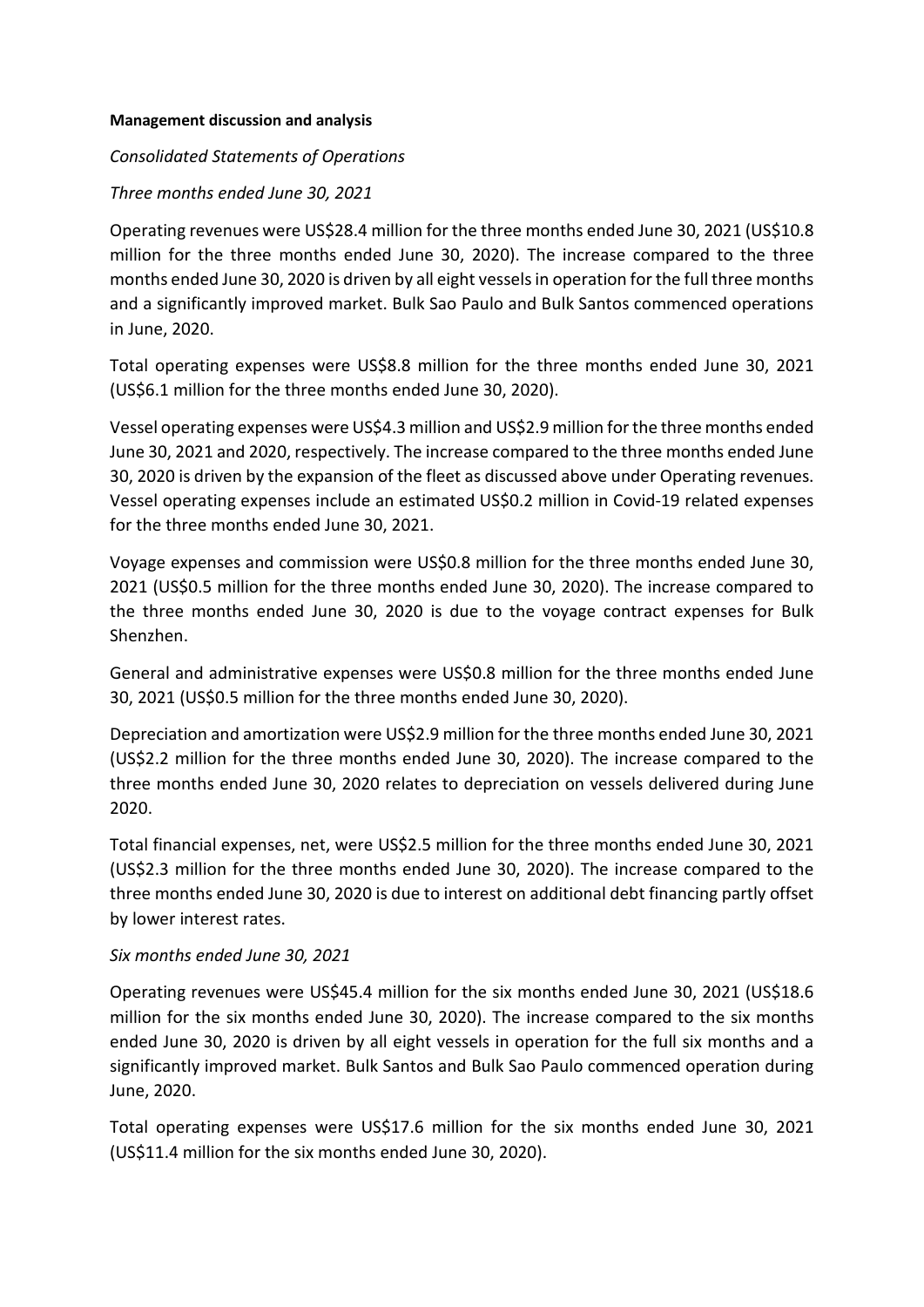Vessel operating expenses were US\$8.4 million and US\$5.3 million for the six months ended June 30, 2021 and 2020, respectively. The increase compared to the six months ended June 30, 2020 is driven by the expansion of the fleet as discussed above under Operating revenues. Vessel operating expenses include an estimated US\$0.6 million in Covid-19 related expenses for the six months ended June 30, 2021.

Voyage expenses and commission were US\$1.8 million for the six months ended June 30, 2021 (US\$0.7 million for the six months ended June 30, 2020). The increase compared to the six months ended June 30, 2020 is due to the voyage contract expenses for Bulk Shenzhen.

General and administrative expenses were US\$1.6 million for the six months ended June 30, 2021 (US\$1.3 million for the six months ended June 30, 2020).

Depreciation and amortization were US\$5.8 million for the six months ended June 30, 2021 (US\$4.1 million for the six months ended June 30, 2020). The increase compared to the six months ended June 30, 2020 relates to depreciation on vessels delivered during June 2020.

Total financial expenses, net, were US\$4.9 million for the six months ended June 30, 2021 (US\$4.5 million for the six months ended June 30, 2020). The increase compared to the six months ended June 30, 2020 is due to interest on additional debt financing partly offset by lower interest rates.

## *Consolidated Balance Sheets*

The Company had total assets of US\$394.4 million as of June 30, 2021, (December 31, 2020: US\$395.7 million).

Total shareholders' equity was US\$148.1 million and US\$142.1 million as of June 30, 2021 and December 31, 2020, respectively.

Total liabilities as of June 30, 2021, were US\$246.3 million (December 31, 2020: US\$253.6 million). The decrease is due to scheduled repayments on the Company's long term debt.

# *Consolidated Statements of Cash Flows*

# *Three months ended June 30, 2021*

Net cash provided by operating activities was US\$20.0 million for the three months ended June 30, 2021 (US\$6.0 million for the three months ended June 30, 2020). The increase compared to the three months ended June 30, 2020 is due to earnings from eight vessels in operation for the full three months and a significantly improved market. Bulk Santos and Bulk Sao Paulo commenced operation during June, 2020.

Net cash used in investing activities was US\$nil for the three months ended June 30, 2021 (US\$61.6 million for the three months ended June 30, 2020). During the three months ended June 30, 2020 the Company paid delivery instalments of US\$60 million for Bulk Sao Paulo and Bulk Santos.

Net cash used in financing activities was US\$18.1 million during the three months ended June 30, 2021 (US\$56.7 million provided by financing activities during the three months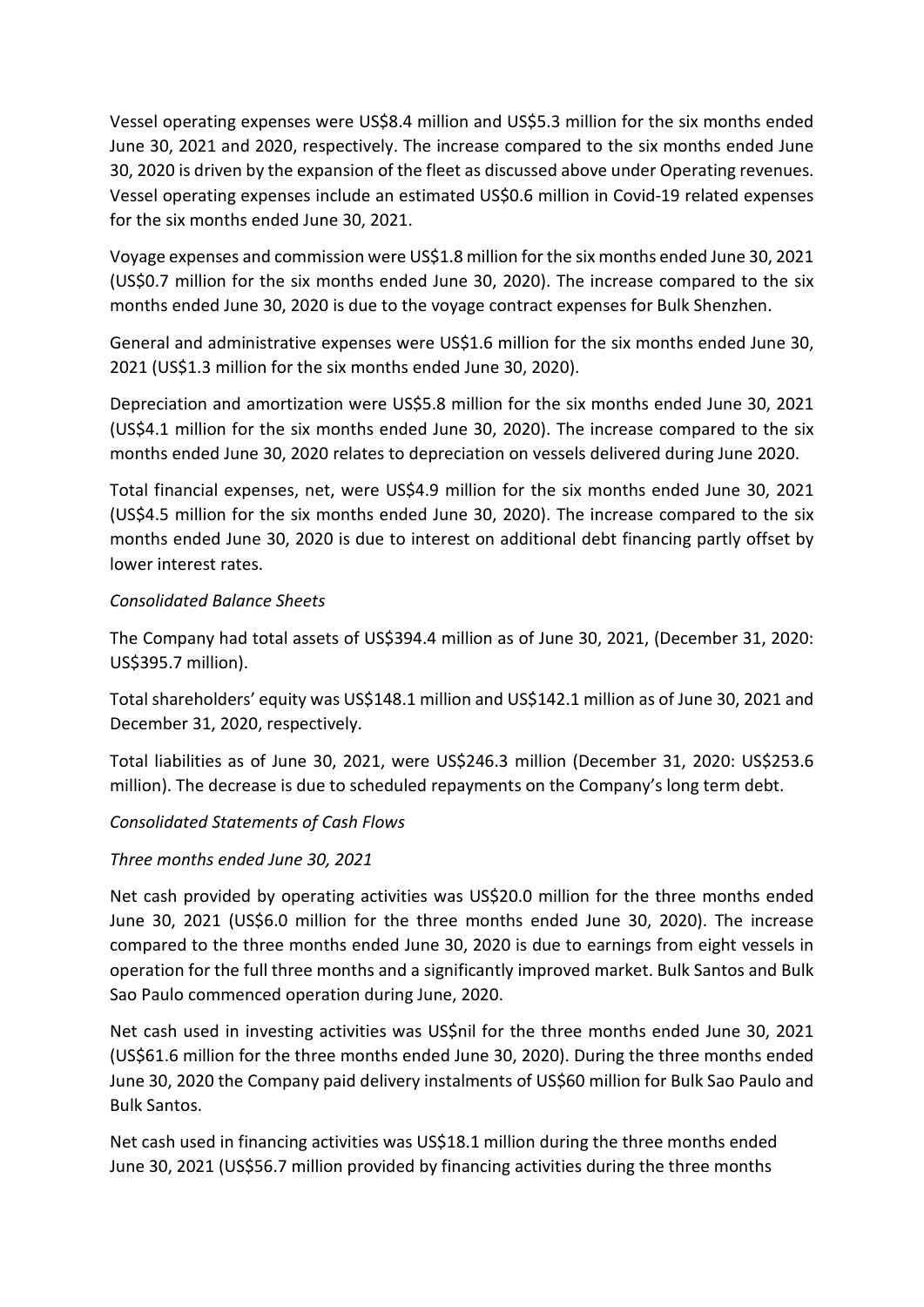ended June 30, 2020). The Company repaid US\$3.7 million of long-term debt as well as paying US\$14.4 million of dividends and cash distributions during the three months ended June 30, 2021. The Company drew US\$60.0 million on the term loan facility when the Company paid delivery instalments for Bulk Sao Paulo and Bulk Santos during the three months ended June 30, 2020. The Company also repaid US\$2.9 million of long-term debt during the three months ended June 30, 2020.

## *Six months ended June 30, 2021*

Net cash provided by operating activities was US\$29.0 million for the six months ended June 30, 2021 (US\$7.5 million for the six months ended June 30, 2020). The increase compared to the six months ended June 30, 2020 is due to earnings from eight vessels in operation for the full six months and a significantly improved market. Bulk Santos and Bulk Sao Paulo commenced operation during June, 2020.

Net cash used in investing activities was US\$nil for the six months ended June 30, 2021 (US\$123.8 million for the six months ended June 30, 2020). During the six months ended June 30, 2020 the Company paid delivery instalments of US\$120 million for Bulk Shenzhen, Bulk Sydney, Bulk Santos and Bulk Sao Paulo.

Net cash used in financing activities was US\$26.7 million during the six months ended June 30, 2021 (US\$112.5 million provided by financing activities during the six months ended June 30, 2020). The Company repaid US\$7.4 million of long-term debt as well as paying US\$19.3 million of dividends and cash distributions during the six months ended June 30, 2021. The Company drew US\$120.0 million on the term loan facility when the Company paid delivery instalments for Bulk Shenzhen, Bulk Sydney, Bulk Santos and Bulk Sao Paulo during the six months ended June 30, 2020. The Company also repaid US\$4.9 million of long-term debt and paid US\$1.5 million of dividends during the six months ended June 30, 2020.

As of June 30, 2021, the Company's cash and cash equivalents and restricted cash amounted to US\$22.3 million (December 31, 2020: US\$20.0 million).

# **Corporate Developments and Financing**

The Board is pleased that the Company has remained profitable for each quarter following delivery of the first vessel in Q3 2019.

The Board remains focused on returning the majority of operational free cash flow after debt service back to shareholders on a monthly basis. The Company has as of today declared dividends or cash distributions for 13 consecutive months. Following the cash distribution for July, the Company will have returned 27% of the paid-in equity to shareholders.

The Company has a solid funding situation with a cash position of approximately US\$21.6 million as of August 10, 2021.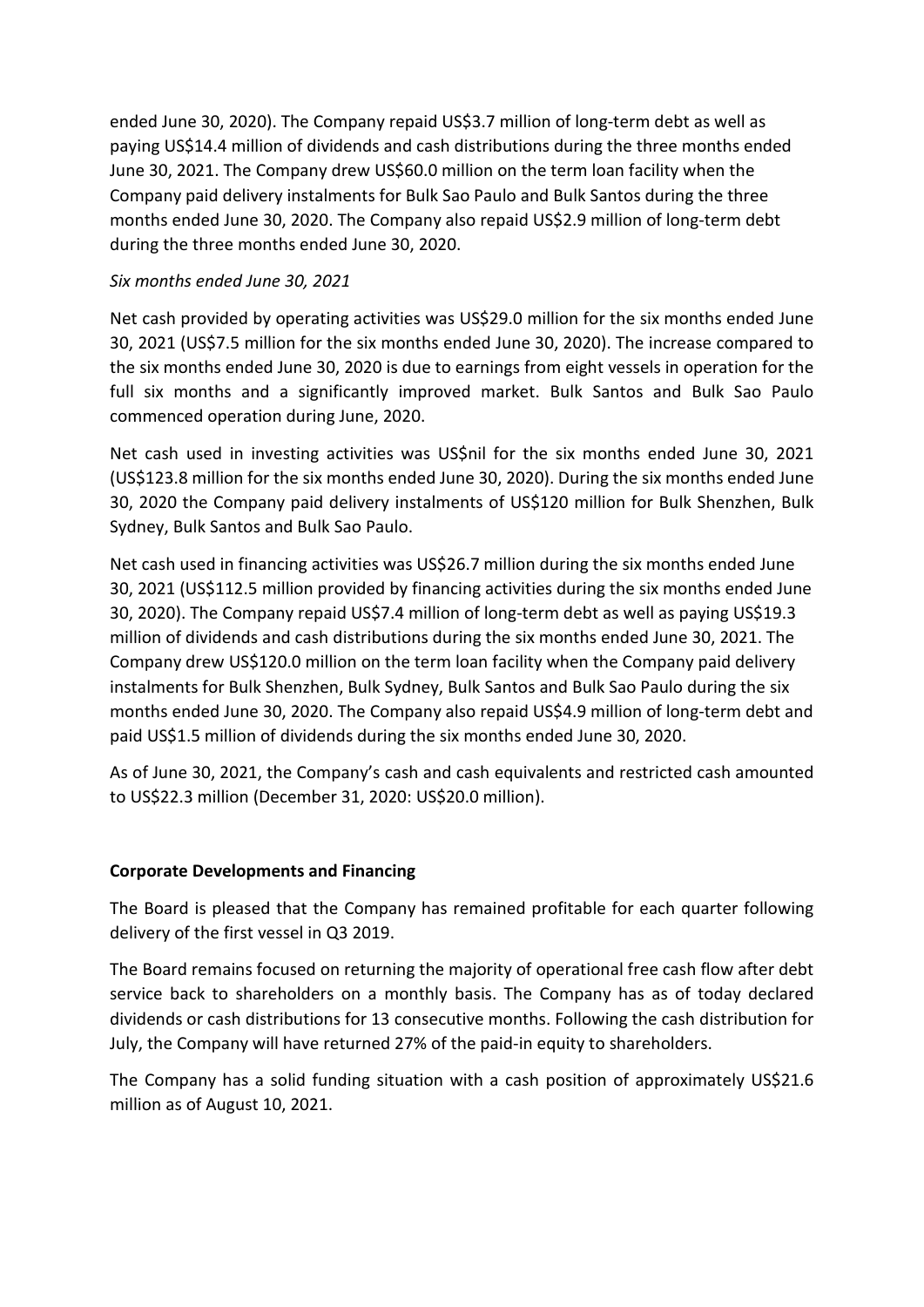Cash breakeven for the fleet, which includes expected general and administrative expenses, operating costs and debt service is estimated at approximately US\$14,500 per vessel per day for 2021.

The Company currently has around US\$221 million of net debt, corresponding to approximately US\$28 million per vessel. Based on the amortization profile of the debt and sale leaseback financing, debt will be repaid by approximately US\$15 million per year, corresponding to an annual average debt reduction of US\$1.85 million per vessel.

## **Commercial update**

In Q2 2021, the Company achieved average time charter equivalent earnings of approximately US\$39,500 per day, gross. The Company's vessels trading on index-linked time charter earned approximately US\$44,100 per day, gross, including average daily scrubber benefits of approximately US\$2,300 per day. The Company's vessels trading on fixed time charter earned approximately US\$29,700 per day, gross, including average daily scrubber benefits of approximately US\$2,400 per day. Bulk Shenzhen earned approximately US\$19,300 per day, gross, on the voyage charter that was completed April 28, 2021.

The Baltic 5TC Capesize Index averaged US\$31,120 per day in Q2 2021.

So far in the third quarter, the Company has achieved time charter equivalent earnings of approximately US\$40,100 per day. The Baltic 5TC Capesize Index has averaged US\$31,713 per day in the same period.

#### **Commercial update**

2020 Bulkers has commercially outperformed the Baltic 5TC index for 21 out of 23 months since delivery of its first vessel.

Currently, 2020 Bulkers has six vessels trading on index-linked time charters. The Bulk Sao Paulo and Bulk Santos are trading on fixed time charters plus daily scrubber benefits until the end of 2021. All the concluded charters represent a significant earnings premium to a standard Capesize vessel driven by the additional cargo intake and lower fuel consumption. Charterers are also paying a premium to reflect the economic benefit of our vessels' scrubbers. The Company continues to see strong interest from first class charterers.

For the third quarter and the rest of 2021, the Company has fixed employment for approximately 368 days at US\$27,300 per day. 1,104 operating days are linked to the development in the Capesize spot market. Based on the Company's constructive market view, our strategy is to maintain a high exposure to the spot market for the remainder of the year. The structure of our index-linked contracts allows the Company to convert these charters to fixed rates on the basis of the prevailing FFA market from time to time, should we wish to increase our level of fixed charter coverage.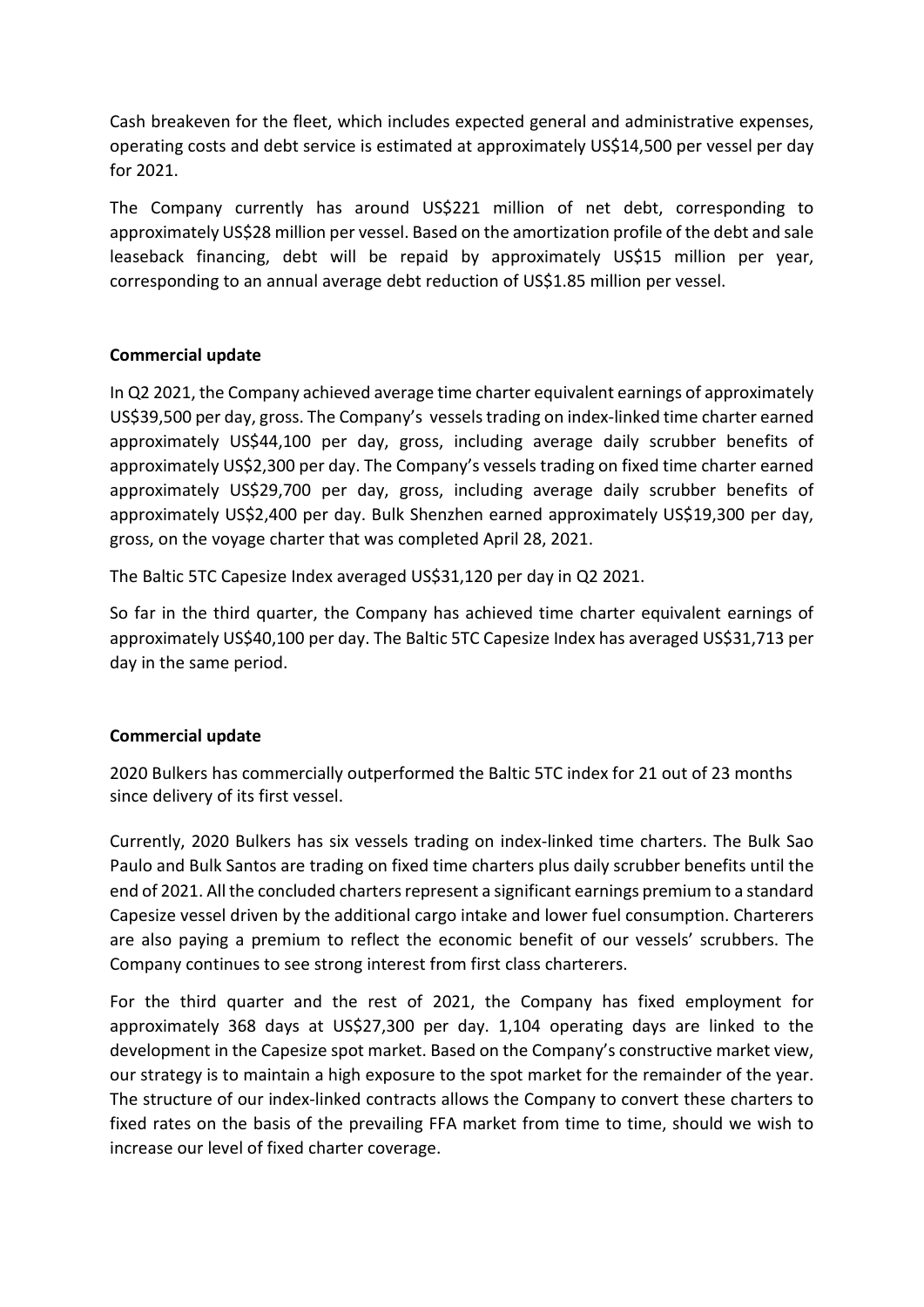The current chartering status is summarized in the table below:

| Ship name              | <b>Delivery</b> | <b>Charterer</b> | Rate US\$                                                                                           | <b>Charter expiry</b> |
|------------------------|-----------------|------------------|-----------------------------------------------------------------------------------------------------|-----------------------|
| <b>Bulk Sandefjord</b> | Aug-19          | Koch             | Index linked + premium +<br>scrubber benefit                                                        | Aug 22                |
| <b>Bulk Santiago</b>   | $Sep-19$        | Koch             | Index linked + premium +<br>scrubber benefit                                                        | Nov 21 - Jan 22       |
| <b>Bulk Seoul</b>      | Oct-19          | Koch             | Index linked + premium +<br>scrubber benefit                                                        | Dec 21 - Feb 22       |
| <b>Bulk Shanghai</b>   | <b>Nov-19</b>   | Koch             | Index linked + premium +<br>scrubber benefit                                                        | Sep 22 - Mar 23       |
| <b>Bulk Shenzhen</b>   | Jan-20          | Koch             | Index linked + premium +<br>scrubber benefit                                                        | Nov 22 - Mar 23       |
| <b>Bulk Sydney</b>     | Jan-20          | Koch             | Index linked + premium +<br>scrubber benefit                                                        | <b>Jan 23</b>         |
| <b>Bulk Sao Paulo</b>  | <b>Jun-20</b>   | Glencore         | 27,255 + scrubber benefit<br>(until Dec. 31, 2021), Index<br>linked + premium + scrubber<br>benefit | $May - Jul 23$        |
| <b>Bulk Santos</b>     | <b>Jun-20</b>   | Glencore         | 27,255 + scrubber benefit<br>(until Dec. 31, 2021), Index<br>linked + premium + scrubber<br>benefit | $May - Jul 23$        |

#### **Market commentary**

Capesize rates averaged US\$31,120 in the second quarter of 2021, up from US\$9,932 during the second quarter of 2020. The Baltic 5TC Capesize index today stands at US\$35,895 per day having averaged US\$31,713 per day so far in the third quarter.

The improved rates compared to the same period in 2020 are driven by strong iron ore export volumes, in particular out of Brazil, as well as a slowdown in the delivery of newbuildings. Brazilian iron ore exports for the first 32 weeks of 2021 reached 203 million tons, an increase of 11.2% compared to the same period last year. Vale, Brazil's largest iron ore producer, reported iron ore production of 143.7 million tons during the first half of 2021, an increase of 12.5% compared to the first half of 2020. The fact that Brazil´s year over year growth in exports mirrors the increase in production may suggest that every incremental ton produced by Vale is likely to be exported. In their second quarter production update, Vale indicated that they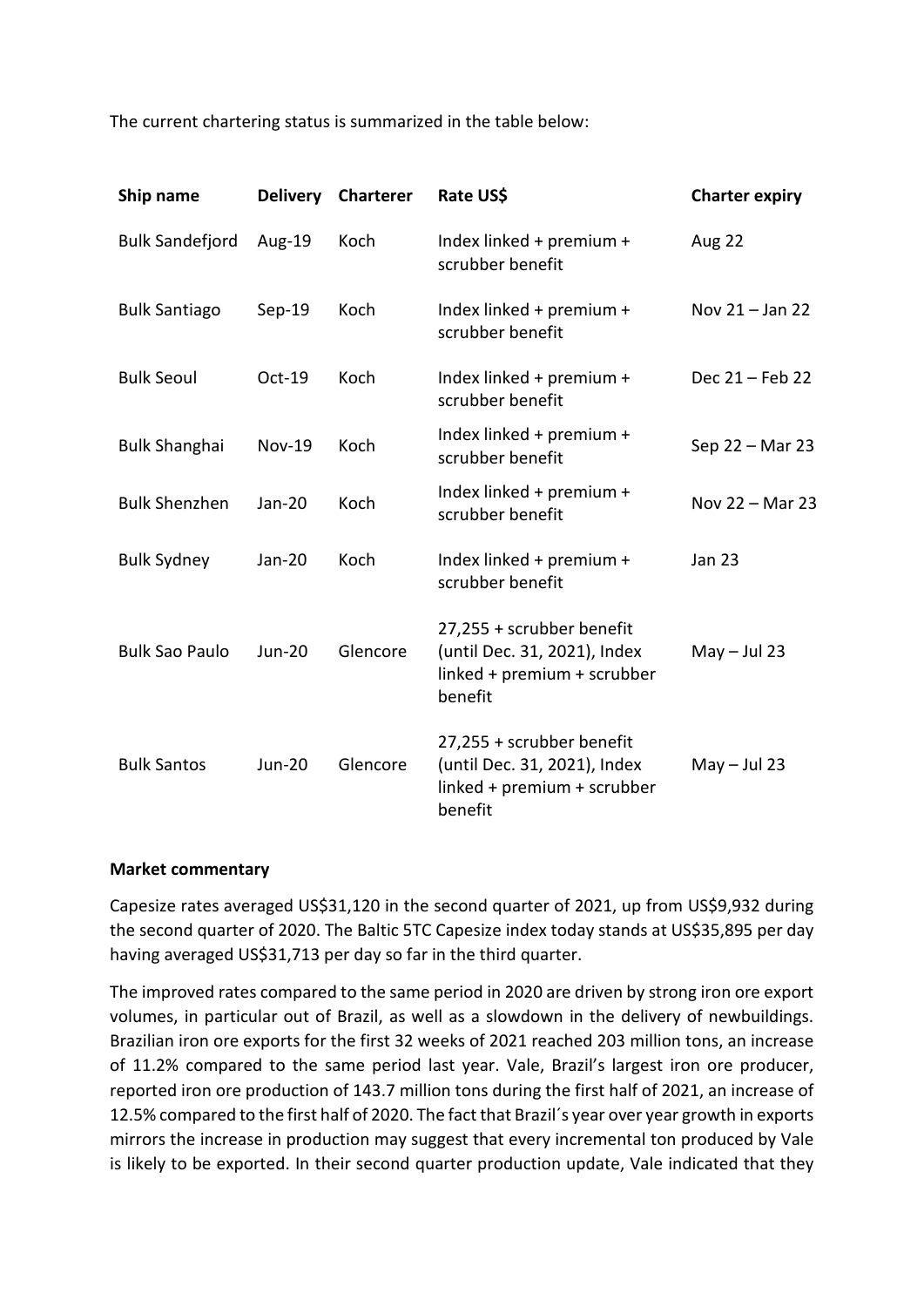are likely to produce one million tons of iron ore per day during the second half of the year, which would represent a 27% increase in daily production compared to the first half of the year. If Vale is able to meet its targets, the production increase would by the Company's estimates require 49 incremental capesize vessels assuming each ton of incremental Brazilian ore displaces one ton of Australian iron ore shipped to China. This compares to an orderbook for the balance of the year of only 32 capesize vessels. Longer term, Vale maintains ambitions to increase output to more than 400 million tons per year within the coming years. Iron ore exports out of Australia for the first 32 weeks of 2021 reached 545 million tons, in line with the same period last year.

Chinese steel production for January through June 2021 was up 11% compared to the same period in 2020. During recent months the Chinese government has imposed restrictions on steel production in certain areas in order to limit pollution. June showed a sequential 6% decline in Chinese steel production compared to May, however, production was still 2.5% higher than June 2020. Strong end user demand has led to an increase in steel prices of 20% so far this year, in spite of the increased production. The Company believes the Chinese economic stimulus following the Covid-19 outbreak will continue to have a positive impact on steel demand in the coming quarters.

Chinese iron ore imports were down 1.5% year over year for the period January through July 2021.

Chinese iron ore port inventories currently stand at 126.5 million tons, compared to 116.2 million tons a year ago. The current inventories represent 32 days of consumption, down from 33 days at the same time last year.

Steel production in the rest of the world has already recovered beyond levels seen prior to the outbreak of Covid-19 and is expected to recover further once vaccines against Covid-19 are widely distributed. Steel production outside China, increased by 16% for the period from January to June 2021, compared to the same period last year, with the month of June showing an increase of 27% year over year. As various infrastructure spending initiatives are implemented it is expected that growth in steel demand in the rest of the world will overtake China. The World Steel Association estimates that global steel demand will grow by 5.8% this year, with China growing 3%. This increase in steel demand is already leading to an increase in iron ore imports outside China, with year to date imports 17% higher than for the same period in 2020. Total exports of iron ore globally is up 2.5% year to date, compared to the same period in 2020.

Growth in vessel supply will be moderate in 2021 relative to previous years with a Capesize orderbook of 18 million dwt, down from 25 million dwt delivered in 2020. The Capesize orderbook for 2022 and 2023 currently stands at 8.8 million dwt and 2.8 million dwt respectively. The large influx of orders for container vessels has continued to fill up the capacity for building large commercial vessels. Currently Chinese yards are marketing only 2 slots for Capesize and Newcastlemax newbuildings until the end of 2023 and only 15 further slots are being marketed until the end of 2024. New ordering is expected to remain subdued due to lack of financing available from traditional lenders, as well as technological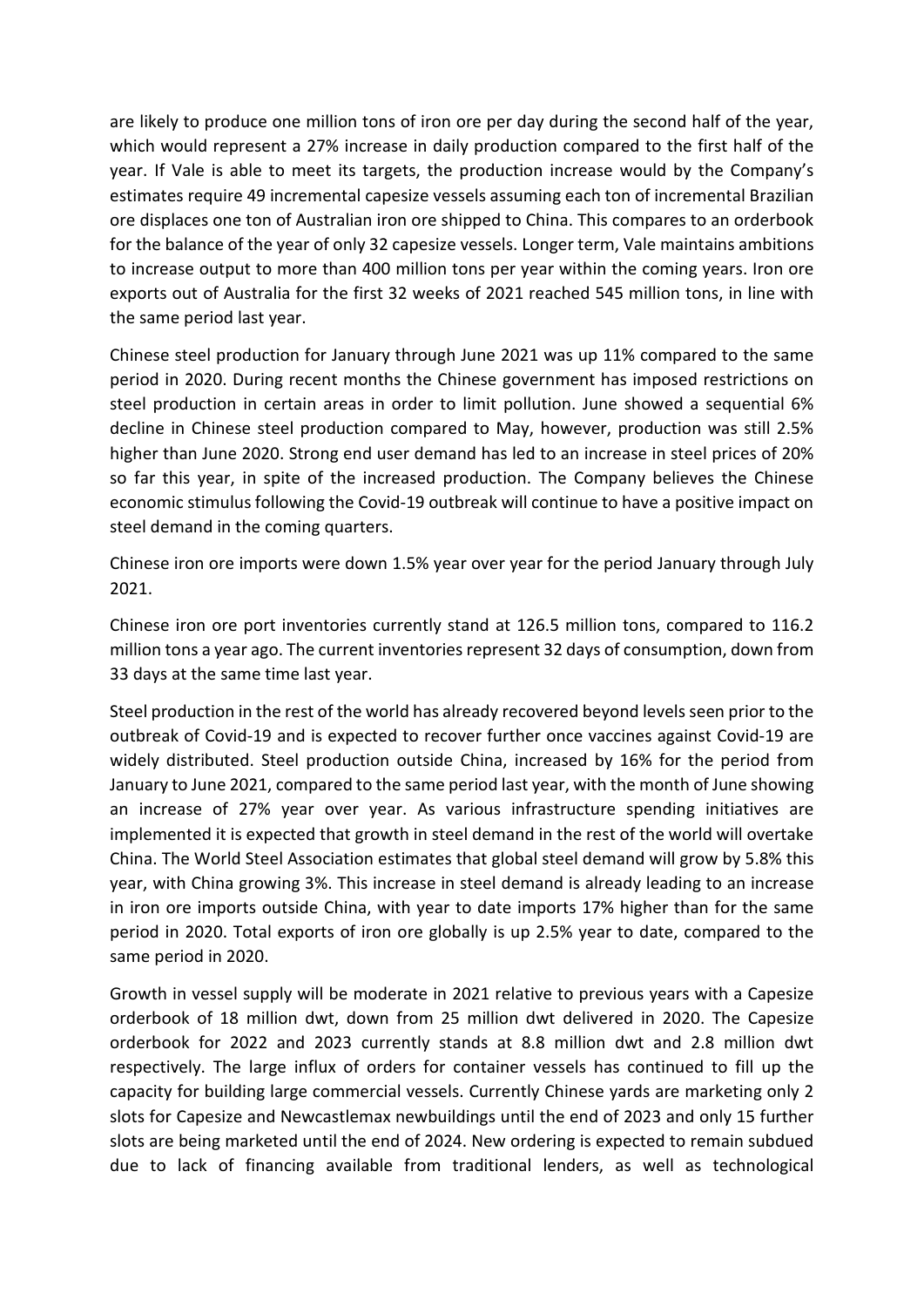uncertainties as it relates to the optimal propulsion systems to meet the shipping industry's ambitions for de-carbonization. During 2020, 50 Capesize vessels, totaling 11.6 million dwt were scrapped. So far in 2021, 13 Capesize vessels, totaling 3.1 million dwt have been scrapped.

# **Dry bulk fleet development**

The global dry bulk fleet stands at 932 million dwt as of August 1, 2021, up from 903 million dwt in August, 2020.

The current orderbook for dry bulk vessels currently stands at 6.1% of the existing fleet, down from 7.9% in August 2020.

17.5 million dwt have been ordered this year, compared to 11.8 million dwt ordered during the same period in 2020.

A total of 4.7 million dwt has been scrapped year to date, compared to 8.4 million dwt for the same period in 2020.

# **Impact of Covid-19**

Port restrictions, including immigration restrictions and quarantine measures related to Covid-19, continue to create challenges for crew changes on regular intervals. The Company estimates that operating expenses were negatively impacted by approximately US\$200 per day per vessel on average during the second quarter of 2021 due to increased costs related to travel, quarantines and testing of crews.

Additionally, the Company recorded approximately 3 days of off-hire in the second quarter due to vessels deviating from their optimal route in conjunction with crew changes. We expect to continue to incur higher than normal operating expenses as well as some off-hire related to crew changes for as long as Covid-19 continues to have an impact.

We continue to work closely with our technical managers to protect the safety and well-being of our crews while minimizing potential off-hire related to crew changes.

The Board continues to thank the dedicated seafarers aboard our vessels, many of whom continue to have their terms of service onboard extended due to logistical difficulties.

# **Bulk Shenzhen incident**

On August 2, Bulk Shenzhen was involved in a collision with the bulk carrier RB Lisa whilst navigating in laden condition under pilot inbound Yangtze River. No loss of life, personal injuries, pollution or other environmental damages was reported on either vessel. Following investigation and incident formalities, the vessel proceeded to discharge the remaining cargo onboard at Jiangyin, China.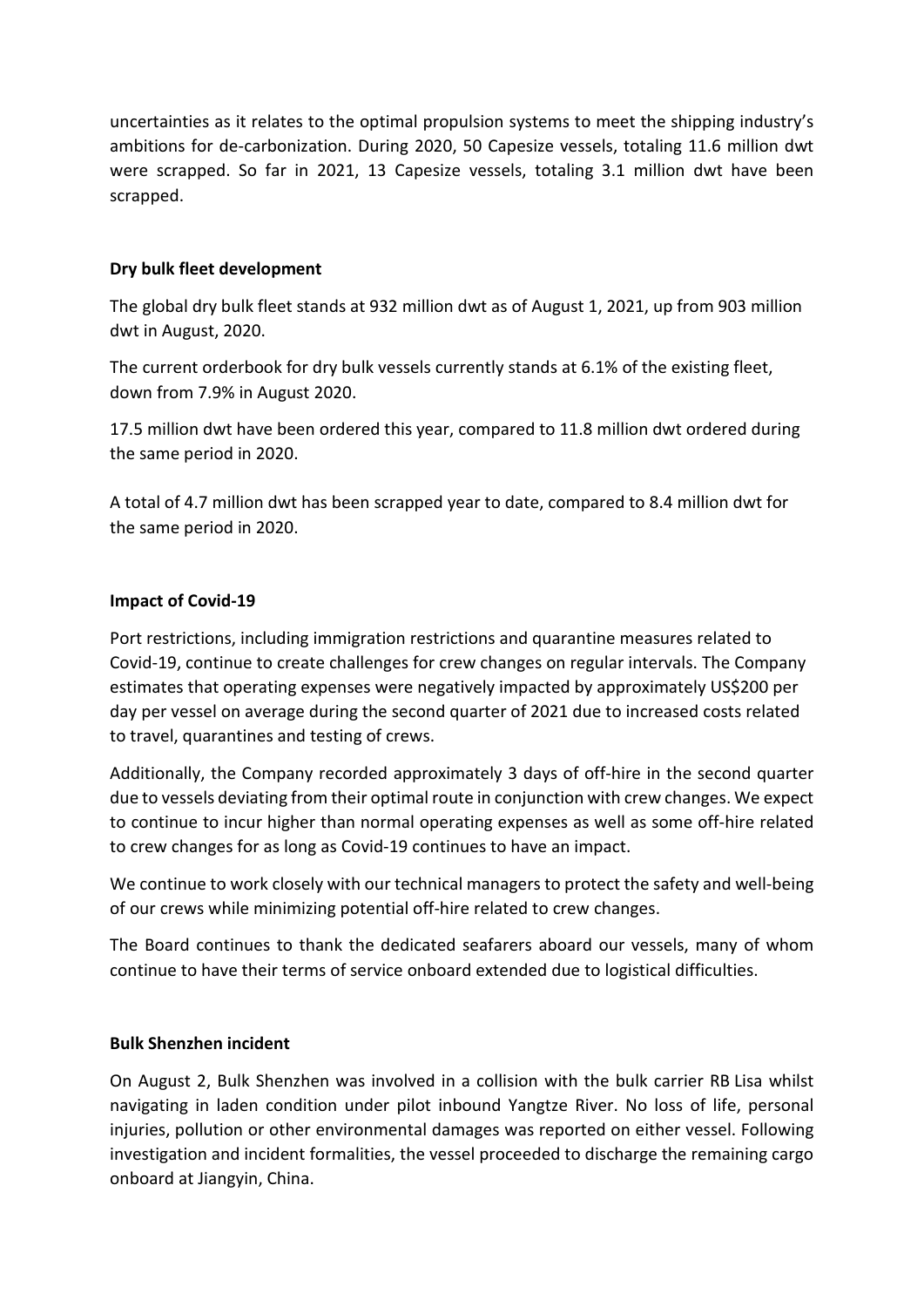The Bulk Shenzhen is expected to arrive at IMC Zhoushan shipyard on August 11, 2021, to repair some steel damage in the bow area above the water line. The repairs are expected to take approximately 15 days.

The Company has adequate hull and machinery insurance, as well as off-hire insurance which becomes active in the event off-hire exceeds 14 days.

## **Outlook**

2020 Bulkers has a robust financial structure with moderate financial leverage and a solid cash position. Our operating cash breakeven, which is estimated at approximately US\$14,500 per vessel per day for 2021, is significantly lower than the current FFA curve for the balance of 2021, which implies earnings of approximately US\$50,000 per day for a scrubber fitted Newcastlemax.

Taking into account the Company's fixed time charter coverage for two vessels, the six vessels that are exposed to the spot market from August through the end of 2021 need to earn approximately US\$10,000 per day for the Company to cover its operating cash breakeven.

The Company will continue its strong capital discipline, and will remain focused on returning the majority of free cash flow to shareholders as monthly cash distributions.

## **Invitation to webcast and conference call Q2 2021 results**

2020 Bulkers Ltd. will release its financial results for the second quarter of 2021 on Wednesday, August 11, 2021. A conference call and webcast will be held at 3:00 PM CET. The earnings report and presentation will be available from the Investor Relations section on www.2020bulkers.com on the same day.

In order to listen to the presentation, you may do one of the following:

Listen-only webcast (including the slide presentation): [https://edge.media](https://edge.media-server.com/mmc/p/9cv4wvv4)[server.com/mmc/p/9cv4wvv4](https://edge.media-server.com/mmc/p/9cv4wvv4) or you can click the "Webcast" link on [www.2020bulkers.com/investor-relations/](http://www.2020bulkers.com/investor-relations/)

#### Telephone conference

Dial in details, Participants:

In the 10 minutes prior to call start time, please call the appropriate participant dial-in number and enter the Event Plus Passcode stated below. Please leave any information requested after the tone.

#### **Event Plus Passcode: 2266548**

Standard International: +44 (0) 2071 928338

Norway (local): ............+47 21 56 30 15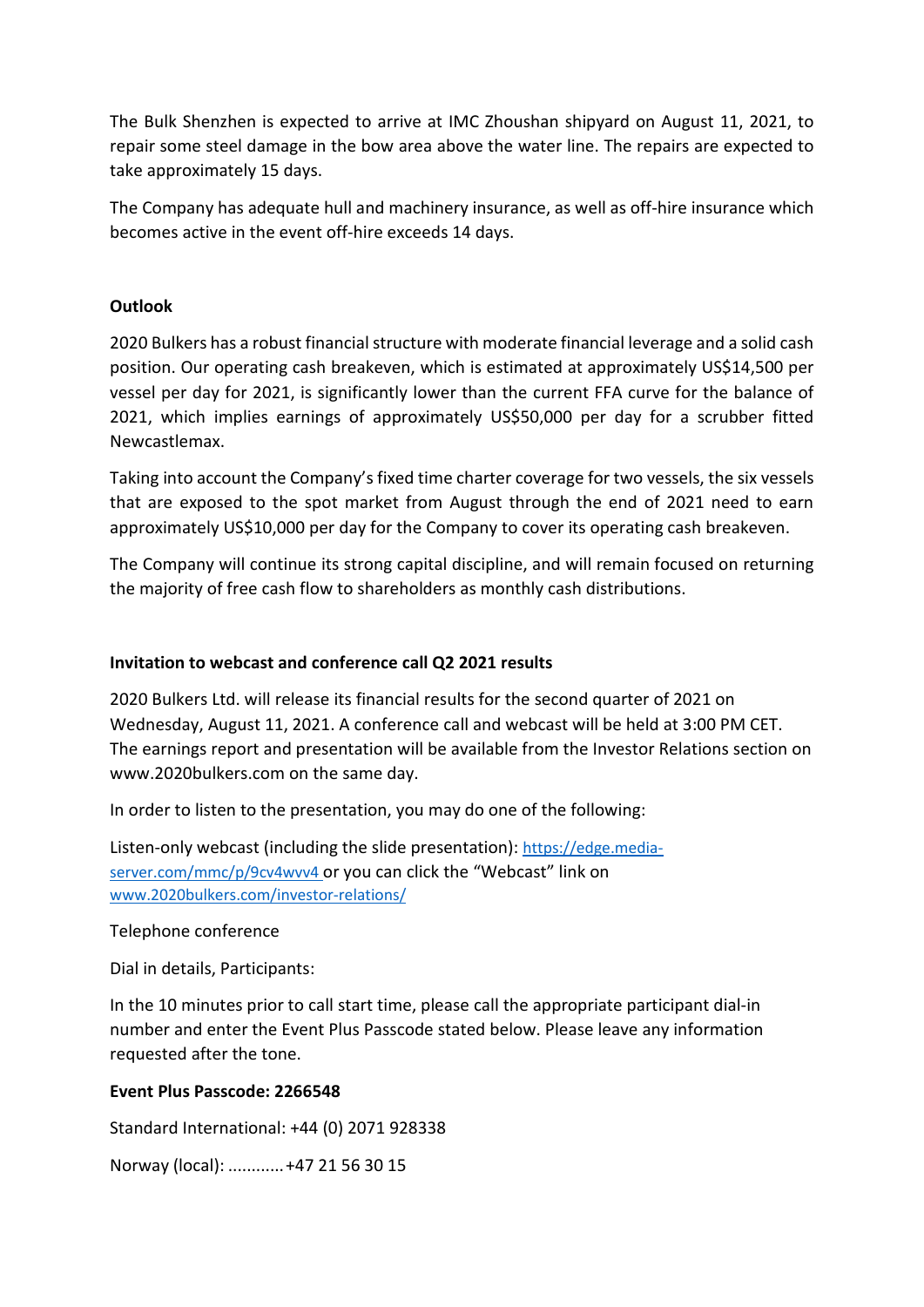| Norway (toll free):  800 568 65 |                                   |
|---------------------------------|-----------------------------------|
|                                 | UK (local):  +44 (0) 844 481 9752 |
| UK (toll free):  0800 279 6619  |                                   |
| US (local): +1646 741 3167      |                                   |
| US (toll free):  1877 870 9135  |                                   |
|                                 |                                   |

Participants will be asked for their full name & Conference ID.

There will be a Q&A session after the presentation.

# **Forward-Looking Statements**

This announcement includes forward looking statements. Forward looking statements are, typically, statements that do not reflect historical facts and may be identified by words such as "anticipate", "believe", "continue", "estimate", "expect", "intends", "may", "should", "will" and similar expressions. The forward-looking statements in this announcement are based upon various assumptions, many of which are based, in turn, upon further assumptions. Although 2020 Bulkers Ltd. believes that these assumptions are reasonable, they are, by their nature, uncertain and subject to significant known and unknown risks, contingencies and other factors which are difficult or impossible to predict and which are beyond our control. Such risks, uncertainties, contingencies and other factors could cause actual events to differ materially from the expectations expressed or implied by the forward-looking statements included herein.

The information, opinions and forward-looking statements contained in this announcement speak only as of the date hereof and are subject to change without notice.

# **Responsibility statement**

We confirm, to the best of our knowledge, that the interim condensed consolidated financial statements for the first half year of 2021, which have been prepared in accordance with US GAAP, give a true and fair view of the Company's consolidated assets, liabilities, financial position and results of operations, and that the first half 2021 report includes a fair review of the information required under the Norwegian Securities Trading Act section 5-6 fourth paragraph.

# **About 2020 Bulkers Ltd.**

2020 Bulkers Ltd. is a limited liability company incorporated in Bermuda on 26 September 2017. The Company's shares are traded on Oslo Børs under the ticker "2020".